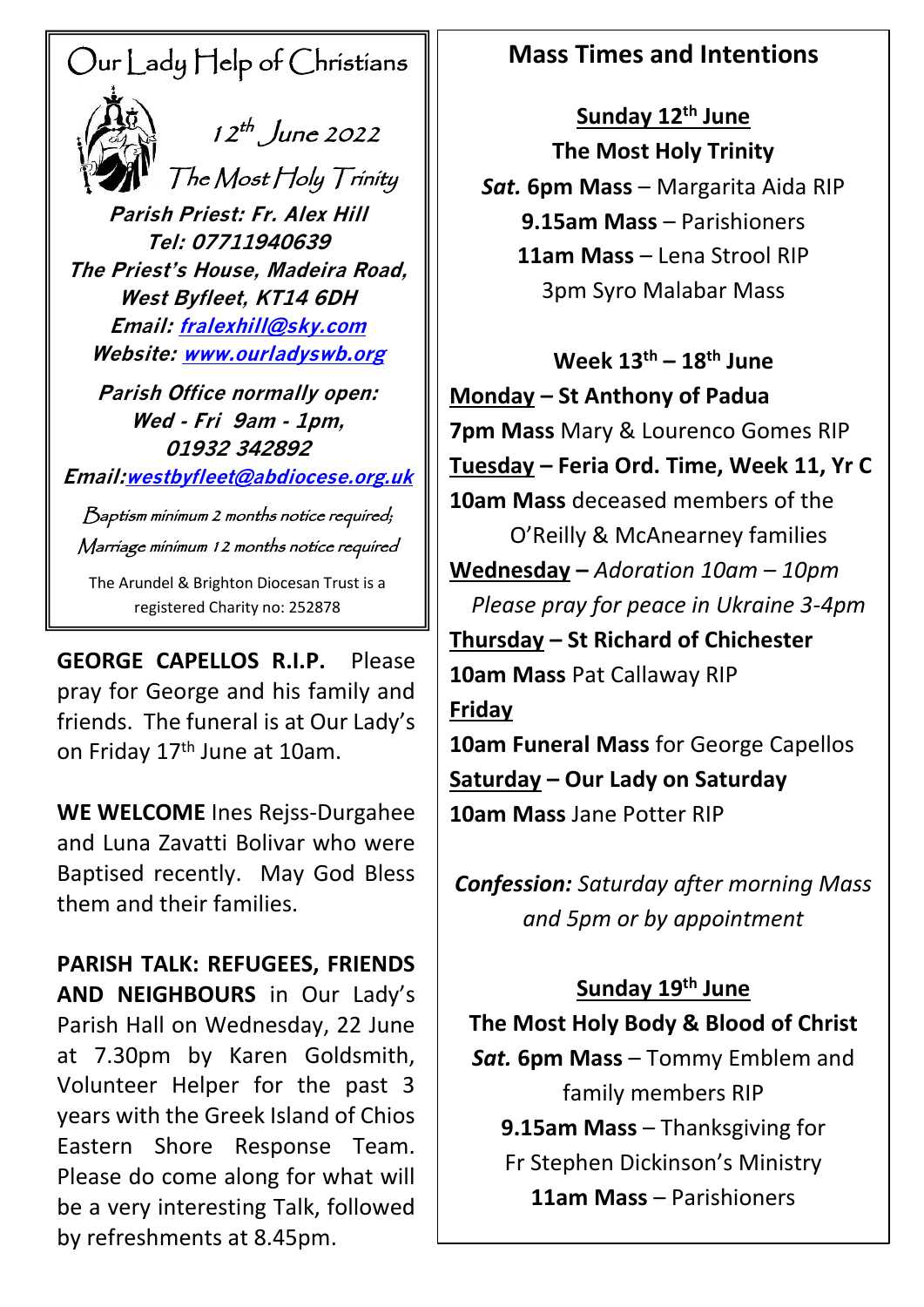#### **PLEASE PRAY FOR THE UNWELL:**

Peter Kearey, Vivian Phillips, Carmela Tomkins, Christine Garland, Brian Tyne, Benedict Bennett, John Drew, Brian Kirby, Kerrie Mitchell, Suzanne Kassir, Joanne Bosanquet, Bernard Philpot, Tim Buckell, Thomas Larkin, Valli Alimon, Margaret Smith, Christopher Brown, Margaret Merriweather, Kevin Luddington, Victor McGrath, Ann Struthers, Robert Hernandez, Edith Keirnan, William Simmons, Marie McMahon, Patricia Bygrave, Amy Macanlalay, Thomas Hazell, Margie Oliver, Mark Fitzpatric and Cathy Fahy.

Please let the Parish Office know if anyone would like to be added to / taken off the list.

**ECUMENICAL MORNING PRAYER** at

St John's West Byfleet, on Monday 13<sup>th</sup> June at 9.30am. All welcome.

**PLEASE REMEMBER** in your prayers all our students who are taking exams during the coming weeks.

**THANK YOU** to all the knitters of West Byfleet, the Grenadier Guards looked great. We now want to use any spare wool to knit guardsmen key rings, so please place any spare wool left over in the box in the porch. If you want to knit a keyring contact Janet Hodges on 07521 769980 for a pattern.

**CHURCH CLEANING.** The new rota due out at the end of June. If you would like to join the rota and help clean the church once every 6 weeks, please contact Lauren in the parish office by email [westbyfleet@abdiocese.org.uk](mailto:westbyfleet@abdiocese.org.uk) or 01932 342892 and let us know any preference for weekdays or Saturday morning. Many thanks.

**CHARITY STRAWBERRY TEA.** Come and enjoy a strawberry tea in the hall on July  $2^{nd}$  from  $3 - 5$  pm and watch tennis from Wimbledon at the same time. Suggested donation of £5 to The Trussell Trust, which provides food banks for those in need. Please bring any donations of cakes, biscuits etc. to the hall kitchen on the day.

**WOKING FOODBANK COLLECTION.** A drop-box will be in the church porch this weekend 11-12<sup>th</sup> June, for donations. Please donate tins, dried food / toiletries but NO perishable foods please! All donations must be within 'use by' and 'sell by' dates. The Woking Foodbank website lists the items most needed: [https://woking.foodbank.org.uk/giv](https://woking.foodbank.org.uk/give-help/donate-food/) [e-help/donate-food/](https://woking.foodbank.org.uk/give-help/donate-food/) and this currently includes SHAMPOO, TINNED SALMON, TINNED CUSTARD, CRISPS, LONG-LIFE SPONGE PUDDINGS, NAPPIES SIZE 3, TINNED HAM, HAIR CONDITIONER, SMALL JARS OF COFFEE, HOT CHOCOLATE, BLEACH, FULL MILK (LONG LIFE) and TINNED HAM.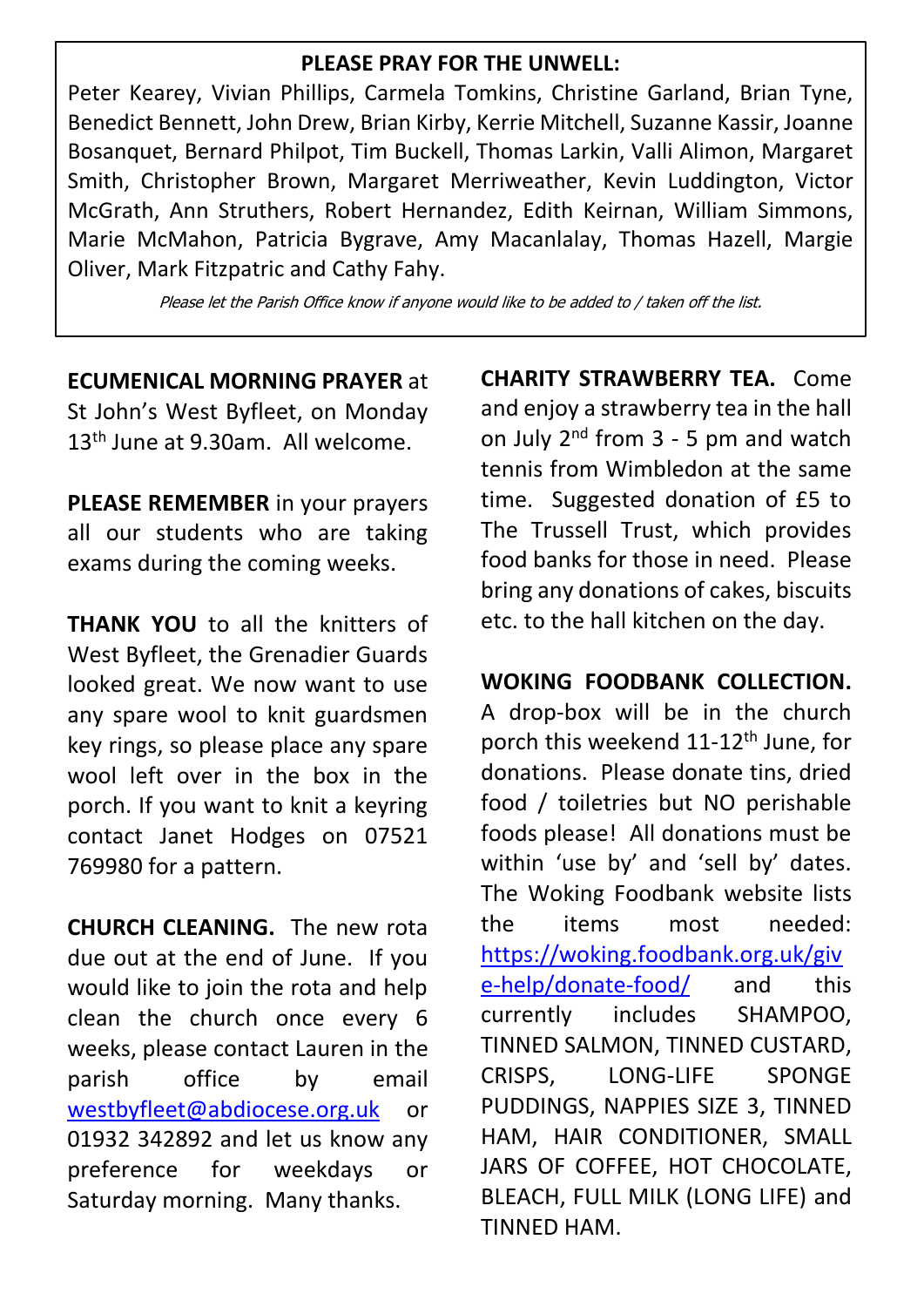**NEW PARISHIONERS LUNCH** in the Church Hall on Sunday 3rd July. Invitations have been sent to all who have registered with us.

**MRS McDONNELL.** As many of you will know, Mrs McDonnell is retiring at the end of this academic year. To celebrate her many years at The Marist, Mass will be celebrated in the parish at 6pm on Friday 15<sup>th</sup> July. We'd like Marist families past and present to join us for Mass and then for a celebration in the hall afterwards - families with primary school-aged children may like to bring a picnic! If you are able to attend, please could you let Mrs Licence know at [head@marist.surrey.sch.uk.](mailto:head@marist.surrey.sch.uk)

**YOUNG ADULTS** (18-35) North Downs Walk – Saturday 2 July 11.30-3pm. We gather for Mass at St Joseph's in Dorking and then explore the local area together, joined by members of the Diocesan Vocations Team – have your best questions ready! Contact our Diocesan Youth Adviser: [lizzie.wakeling@abdiocese.org.uk](mailto:lizzie.wakeling@abdiocese.org.uk) for more information.

**THE WORLD MEETING OF FAMILIES** on 22<sup>nd</sup> - 26<sup>th</sup> June. Pope Francis said, "there is no such thing as a perfect family, there are always buts". In his prayer intention for June, Pope Francis focused on the upcoming World Meeting of Families. He said "The family is the place where we learn to live with one another, to live with young people and with those who are older. And by being united in our differences—young people, the elderly, adults, children—we evangelize with our example of life." He reminded us that God is always with us: "He remains with us at all times in the swaying of the boat tossed by the sea: when we argue, when we suffer, when we're joyful, the Lord is there and accompanies us, helps us, and corrects us." As we draw closer to the celebrations on the 10<sup>th</sup> World Meeting of families let us recall our inner sense of holiness." Let us pray for Christian families around the world. May each and every family embody and experience unconditional love and advance in holiness in their daily lives." To find out more about the World Meeting of Families go to W: [World](World%20Meeting%20of%20Families%202022%20Rome%20-%20#WMOF22 (romefamily2022.com))  [Meeting of Families 2022 Rome -](World%20Meeting%20of%20Families%202022%20Rome%20-%20#WMOF22 (romefamily2022.com)) [#WMOF22 \(romefamily2022.c](World%20Meeting%20of%20Families%202022%20Rome%20-%20#WMOF22 (romefamily2022.com))om)

**For Parish Centre Enquiries or Hall Bookings -** contact Chris Geary [ourladyshallbookings@outlook.com](mailto:ourladyshallbookings@outlook.com)

**For St Thomas More Preschool Enquiries -** email Rhoda [rhoda@stthomasmorepreschool.co.uk](mailto:rhoda@stthomasmorepreschool.co.uk)

**Wednesday Adoration –** [olwbadoration@outlook.com](mailto:olwbadoration@outlook.com)